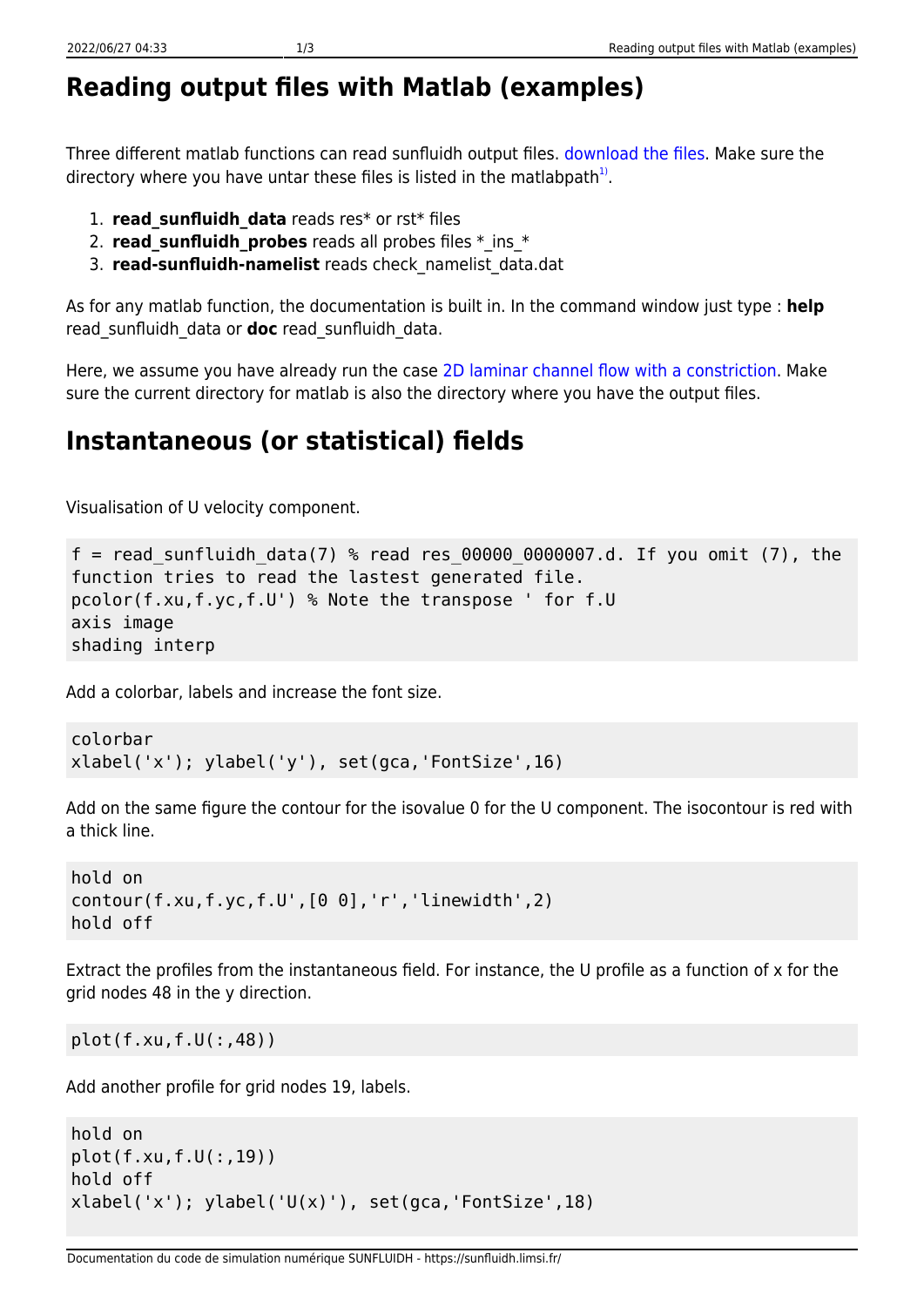grid on

Add a legend retreiving the coordinates of the 19 and 48 grid nodes from f.yc.

 $legend([y = ',num2str(f.yc(48))], ['y = ',num2str(f.yc(19))])$ 

Plotting the profiles along the y direction is very similar. Here, the ghost cells are removed.

```
xind = 152; % pick an indice
plot(f.U(xind,2:end-1),f.yc(2:end-1))
xlabel('U(y)'), ylabel('y')
```
Retrieve from the namelists stored in check namelist data.dat the dynamic viscosity and the mesh size to make a title

```
nml = read sunfluidh namelistnx = nml.DOMAIN FEATURES.CELLS NUMBER I DIRECTION;
ny = nml.DOMAIN FEATURES.CELLS NUMBER J DIRECTION;
Rey = 1/nml.FLUID PROPERTIES.REFERENCE DYNAMIC VISCOSITY;
mystring = [ Profile at x= ', num2str(f.xu(xind)), \prime Re = \prime, num2str(Rey),
...
              ', grid size = ' num2str(nx), 'x', num2str(ny) ];
title(mystring)
```
For statistical fields you can use read\_sunfluidh\_data. You just need to add the 'stat' option (see **doc** read sunfluidh data). For statistical fields all data are centered on scalar grid points. It is also possible to center the instantaneaous fields with the option 'center'. This can be handy in a post processing when computing quantities with different velocity field components

## **Temporal series**

The \*ins\* files or more generally temporal series are ascii files in which the first column is time and the first line is a header. There is no special needs to have a script for these files. You can use directly builtin matlab functions that you can taylor to your needs.

Reading the file resid\_L2\_Li.d with builtin matlab function

```
s = importdata('resid L2 Li.d');
time = s.data(:, 1);L2 = s.data(:,2);Linf = s.data(:,3);semilogy(time,L2)
grid on
xlabel('t','FontSize',16); ylabel('L2 norm','FontSize',16)
set(gca,'FontSize',16)
```
Plotting the U velocity component for the second probe with builtin matlab function

```
s = importdata('u ins 00000.d', ' ', 1)time = s.data(:, 1);
```